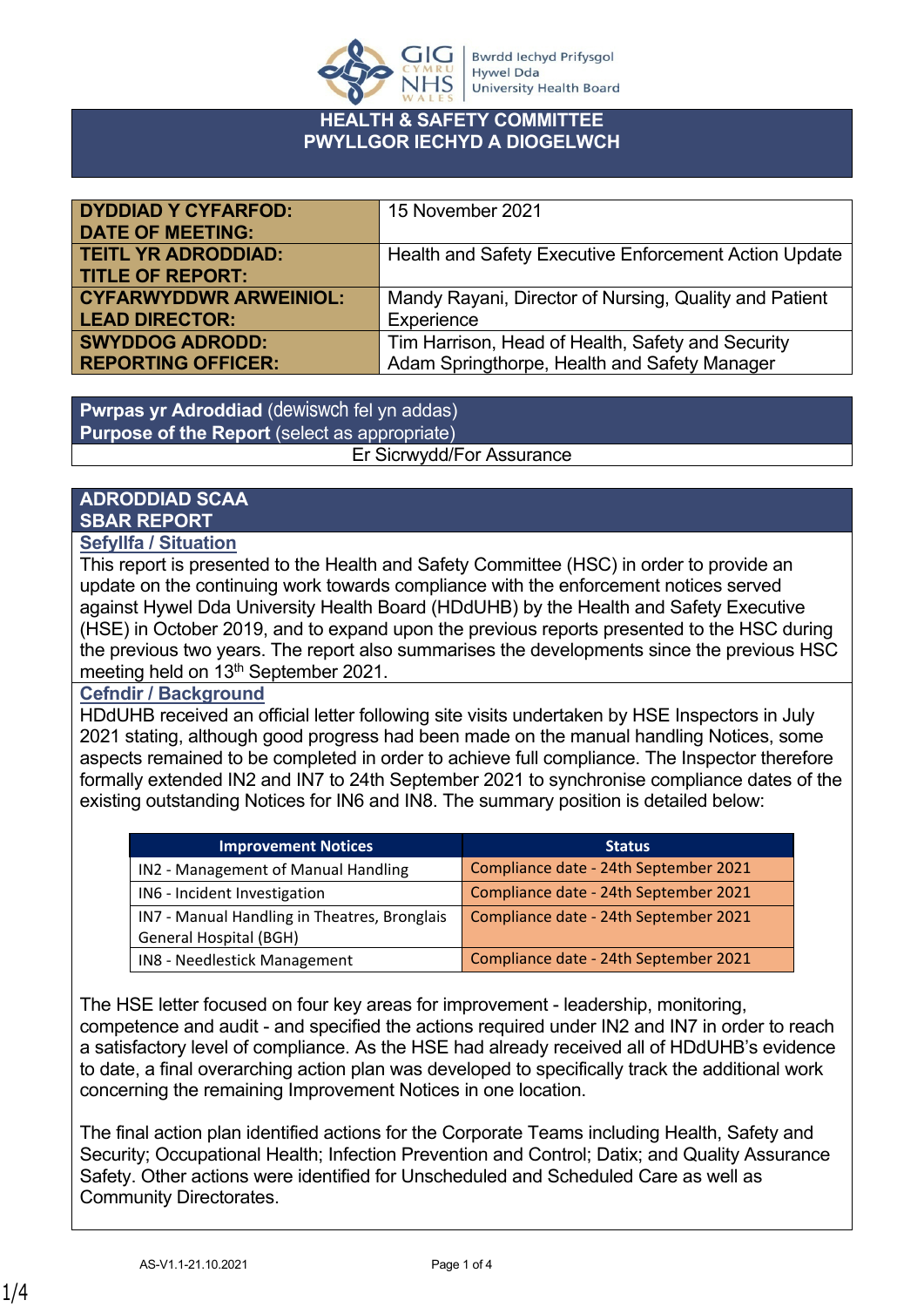## **Asesiad / Assessment**

The overarching action plan covering all four notices was submitted to the HSE on 23rd September 2021.

The HM Inspector notified HDdUHB of their intention to visit the following areas:

- 7<sup>th</sup> October 2021 Withybush General Hospital (WGH).
- 8<sup>th</sup> October 2021 South Pembrokeshire Hospital (SPH).
- 13<sup>th</sup> October 2021 Glangwili General Hospital (GGH).
- 14<sup>th</sup> October 2021 Amman Valley Hospital (AVH).

The first visits ( $7<sup>th</sup>$  &  $8<sup>th</sup>$  October 2021) went extremely well, as did the management interviews on days three and four (13<sup>th</sup> & 14<sup>th</sup> October 2021). However, the Inspector raised concerns on days three and four regarding aspects of needlestick injury management and incident investigation.

On 19<sup>th</sup> October 2021, despite the concerns identified, the Inspector confirmed that all of the Improvement Notices had now been complied with. The correspondence included the following:

*'I am pleased to confirm that all the extended Improvement Notices have been complied with. We recognise the very significant improvement in the profile, understanding and leadership of health and safety management at senior level since our intervention in 2019. The improvements have been very ably supported and in some cases driven or delivered by the expanded Health, Safety and Security Team.*

*At the same time the rollout of the Managers' H&S Training is supporting managers to understand their role and the resources available, and they feel better equipped to make changes and to recognise poor practice. More capable managers are actively building on the positives from the pandemic and the opportunities this provides.*

*To make the improvement sustainable in the long term it will be necessary to build into normal operations the requirement for senior managers to monitor health and safety performance against recognisable standards and targets. This needs to become part of day to day management arrangements and conversations, and cannot be delivered only via governance meetings, partnership forum meetings etc though these have a very important role in ensuring accountability.*

*I look forward to our planned summary meeting with Steve Moore, Judith Hardisty and others, when that can be arranged in the next few weeks'.*

HDdUHB will receive a formal letter in due course, however this had not been received at the time of writing this report. A meeting is being arranged between the Inspector and the Chief **Executive** 

The establishment of recognisable health and safety performance standards and targets (in addition to those already in place) has been discussed following the HSE visit and these will be presented to the HSC in January 2022.

The Sharps Safety Group, led by the Assistant Director of Operational Nursing and Quality, will continue to progress the outstanding needlestick management issues including:

 Ensuring that all sharps injuries that are acquired from dirty or unknown origin are investigated in a timely manner and that the Sharps Injury Investigation Checklist is utilised.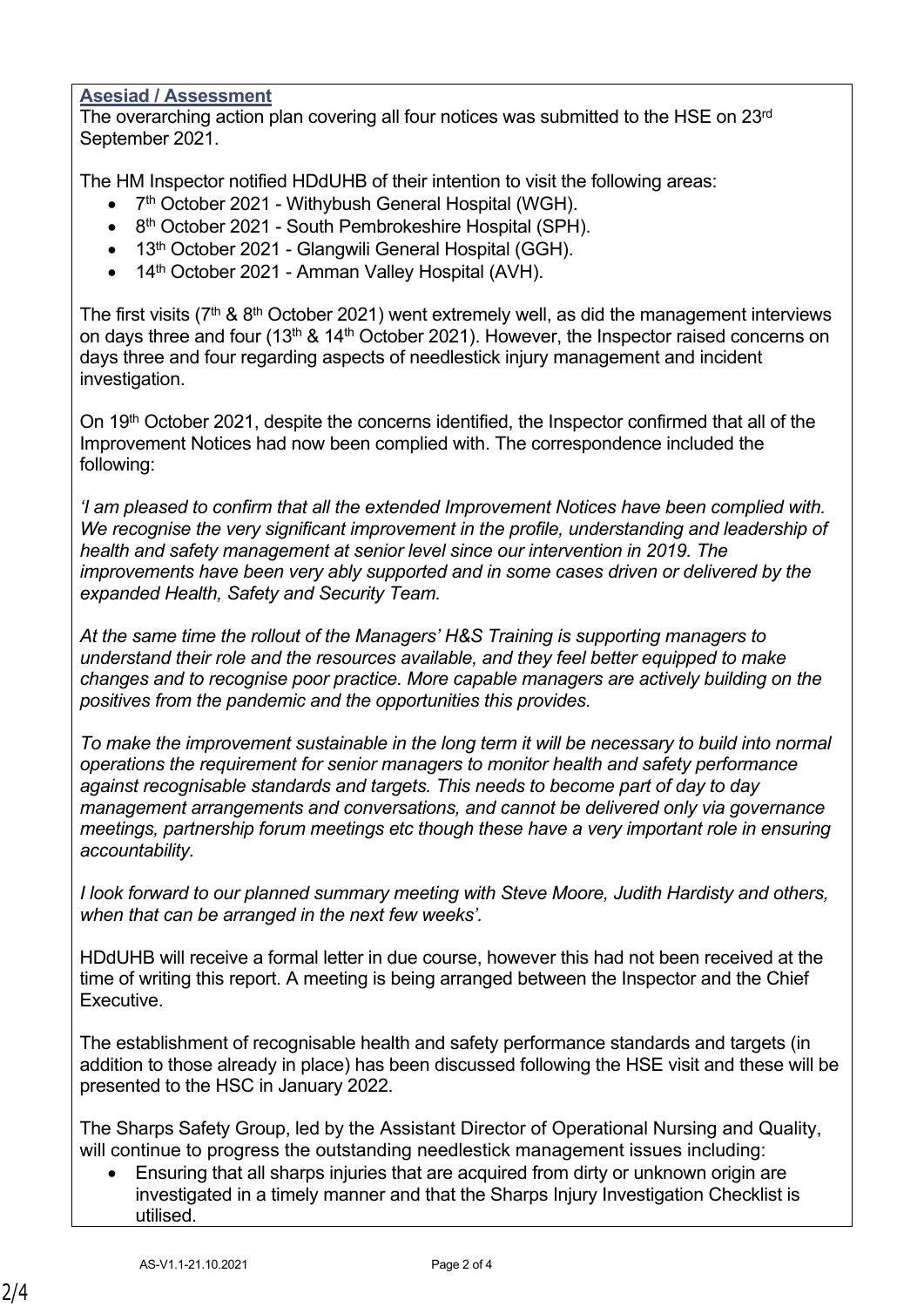Ensuring that Non-Safety Sharps Risk Assessments are completed for all procedures where non-safety sharps are in use, where safer alternatives are available.

In terms of wider incident investigation, although the quality of investigations has improved with the introduction of the new RLDatix System, the challenge remains that incidents are not being investigated in a timely manner and that there are a high number of outstanding investigations on the system. This issue is not limited to staff safety incidents and a wider piece of work is being undertaken on incidents in general.

#### **Argymhelliad / Recommendation**

For the Health & Safety Committee to gain assurance from the HSE Enforcement Action Update Report that the necessary work has now been completed in compliance with the Notices served against HDdUHB.

| Amcanion: (rhaid cwblhau)<br><b>Objectives: (must be completed)</b>                                                                            |                                                                                                                                                            |  |
|------------------------------------------------------------------------------------------------------------------------------------------------|------------------------------------------------------------------------------------------------------------------------------------------------------------|--|
| <b>Committee ToR Reference:</b><br>Cyfeirnod Cylch Gorchwyl y<br>Pwyllgor:                                                                     | 3.10 Ensure there is a process of review of findings of<br>safety management system audits and seek assurance<br>that corrective actions are put in place. |  |
|                                                                                                                                                | 3.11 Ensure reports and factual information from external<br>regulatory agencies are acted upon within achievable<br>timescales.                           |  |
|                                                                                                                                                | 3.17 Seek assurances on the requirements arising from<br>HDdUHB's regulators, WG and professional bodies.                                                  |  |
| Cyfeirnod Cofrestr Risg Datix a<br>Sgôr Cyfredol: Datix Risk Register<br><b>Reference and Score:</b>                                           | Not applicable.                                                                                                                                            |  |
| Safon(au) Gofal ac lechyd:<br>Health and Care Standard(s):                                                                                     | 2.1 Managing Risk and Promoting Health and Safety                                                                                                          |  |
| Nodau Gwella Ansawdd:<br><b>Quality Improvement Goal(s):</b>                                                                                   | Focus On What Matters To Patients, Service users, Their<br><b>Families and Carers, and Our Staff</b>                                                       |  |
| <b>Amcanion Strategol y BIP:</b><br><b>UHB Strategic Objectives:</b>                                                                           | 2. Living and working well.                                                                                                                                |  |
| <b>Amcanion Llesiant BIP:</b><br><b>UHB Well-being Objectives:</b><br><b>Hyperlink to HDdUHB Well-being</b><br><b>Objectives Annual Report</b> | 2. Develop a skilled and flexible workforce to meet the<br>changing needs of the modern NHS                                                                |  |

| <b>Gwybodaeth Ychwanegol:</b><br><b>Further Information:</b> |                                         |
|--------------------------------------------------------------|-----------------------------------------|
| Ar sail tystiolaeth:                                         | <b>Improvement Notices</b>              |
| Evidence Base:                                               | <b>Material Breaches</b>                |
| <b>Rhestr Termau:</b>                                        | Contained within the body of the report |